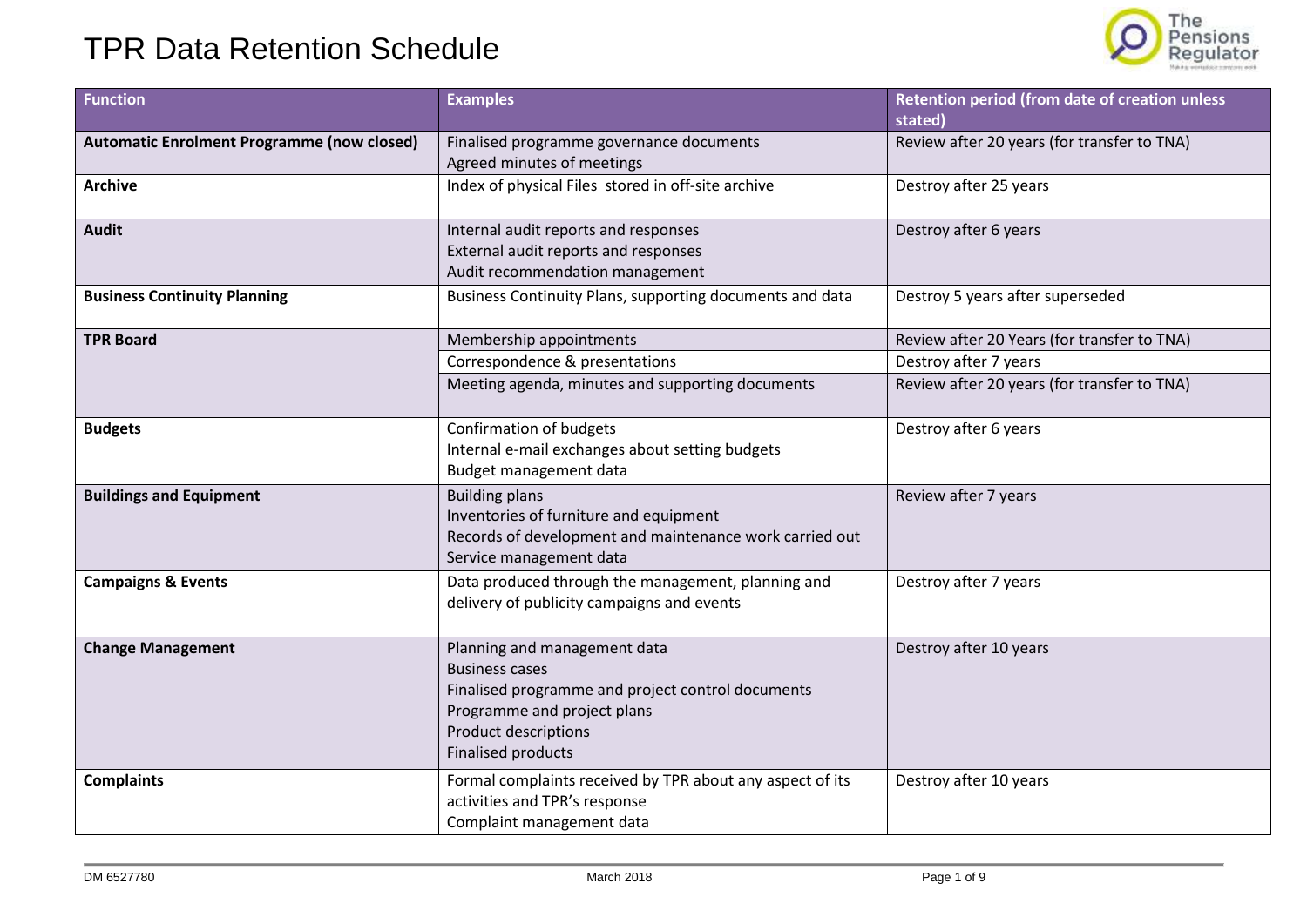

| <b>Committees</b>                             | ExCo (Executive Committee) Meeting agenda, minutes and     | Destroy after 10 years                         |
|-----------------------------------------------|------------------------------------------------------------|------------------------------------------------|
|                                               | supporting documents)                                      |                                                |
|                                               | Non-Executive Committee (Meeting agenda, minutes and       | Destroy after 10 years                         |
|                                               | supporting documents)                                      |                                                |
|                                               | Remuneration Committee (Meeting agenda, minutes and        | Destroy after 6 years                          |
|                                               | supporting documents)                                      |                                                |
|                                               | Other committees                                           | The retention period for the function that the |
|                                               |                                                            | Committee relates to applies                   |
| <b>Communications Internal</b>                | Internal communications and announcements to all TPR staff | Destroy after 7 years                          |
| <b>Contract management</b>                    | Contracts with suppliers and their administration          | Destroy 6 years after end of contract          |
|                                               | Changes to contracts                                       |                                                |
|                                               | Correspondence and e-mail exchanges with suppliers or      |                                                |
|                                               | about contracts                                            |                                                |
|                                               | Invitation to Tender and Tenders                           |                                                |
|                                               | <b>Evaluation of tenders</b>                               |                                                |
|                                               | Minutes of meetings with suppliers                         |                                                |
| Data Protection, Freedom of Information & EIR | Requests and responses                                     | Destroy after 10 years                         |
| requests                                      | Management data                                            |                                                |
| <b>Determinations Panel</b>                   | Cases referred to the Panel                                | Review after 20 years (for transfer to TNA)    |
|                                               | <b>Determination Notices</b>                               |                                                |
|                                               | <b>Warning Notices</b>                                     |                                                |
|                                               | <b>Record of Compulsory Review</b>                         |                                                |
|                                               | Orders of the Panel                                        |                                                |
|                                               | Administration                                             | Destroy after 6 years                          |
| <b>EIOPA</b>                                  | Liaison with EIOPA                                         | Review after 20 years (for transfer to TNA)    |
|                                               |                                                            |                                                |
| <b>International</b>                          | Liaison with international regulators outside of EIOPA     | Destroy after 6 years                          |
| <b>Expenditure</b>                            | Commitment to spend money                                  | Destroy after 6 years                          |
|                                               | Order for goods and services                               |                                                |
|                                               |                                                            |                                                |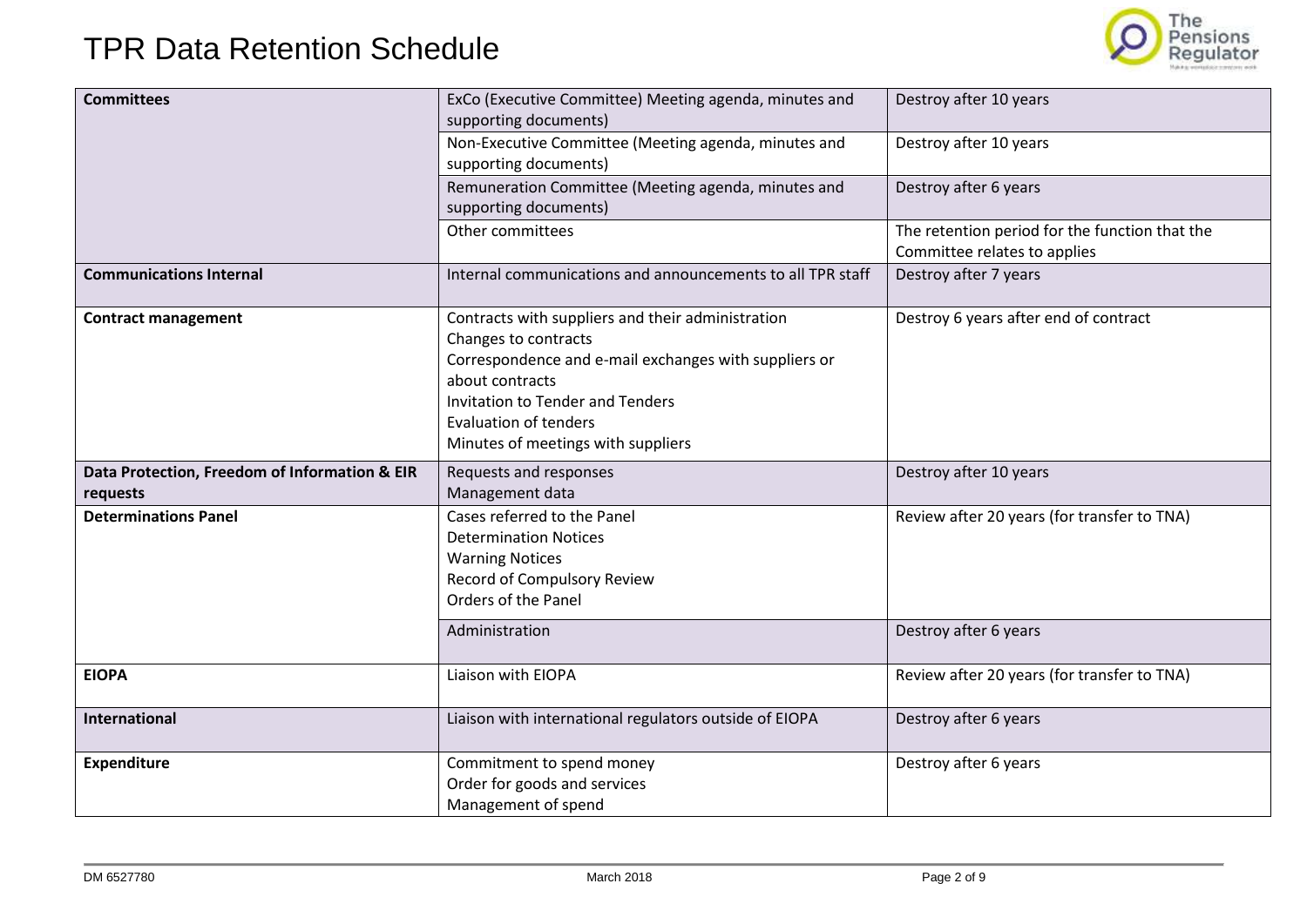

| <b>Government Affairs</b>                                | Engagement with government stakeholders                                                                            | Destroy after 6 years                                                                                                       |
|----------------------------------------------------------|--------------------------------------------------------------------------------------------------------------------|-----------------------------------------------------------------------------------------------------------------------------|
| <b>Health and Safety</b>                                 | Policy<br>Processes<br>Compliance management                                                                       | Review after 10 years                                                                                                       |
| <b>Human Resources</b>                                   | See human resources below                                                                                          | Various                                                                                                                     |
| <b>Information Management</b>                            | Induction training for staff<br>Operations<br>Security breaches                                                    | Destroy after 6 years                                                                                                       |
| <b>Information Technology</b>                            | Service delivery management<br>Application user guides<br>IT development plans<br>System designs<br>Planning       | Destroy after 6 years                                                                                                       |
| Intelligence                                             | Outputs generated through intelligence activities                                                                  | Review after 10 years                                                                                                       |
| <b>Legislation and Regulations</b>                       | TPR input to legislation<br>TPR review of legislative changes                                                      | Review after 20 years (for transfer to TNA)                                                                                 |
| Levy                                                     | The collection of the Levy                                                                                         | Destroy after 6 years                                                                                                       |
| <b>Media Relations</b>                                   | Press announcements<br>Work with the media                                                                         | Destroy after 6 years                                                                                                       |
| <b>Organisational Structure</b>                          | The organisational structure of TPR, including plans and<br>implementation of new structures                       | Destroy after 6 years                                                                                                       |
| <b>Pensions Regulation &amp; Enforcement (AE, DB, DC</b> | Activities                                                                                                         | Destroy after 10 years                                                                                                      |
| <b>&amp; MT)</b>                                         | Regulatory or enforcement cases in which a Prohibition Order<br>has not been made or has not been in contemplation | Destroy 10 years after case closure                                                                                         |
|                                                          | Regulatory or enforcement Cases in which a Prohibition Order<br>has been made                                      | Destroy when the Prohibition Order has been lifted,<br>or if it is not lifted, destroy 80 years after the Order<br>was made |
|                                                          | <b>Educating schemes</b>                                                                                           | Destroy after 10 years                                                                                                      |
|                                                          | Employer liaison                                                                                                   | Destroy after 10 years                                                                                                      |
|                                                          | Enquiries                                                                                                          | Destroy after 10 years                                                                                                      |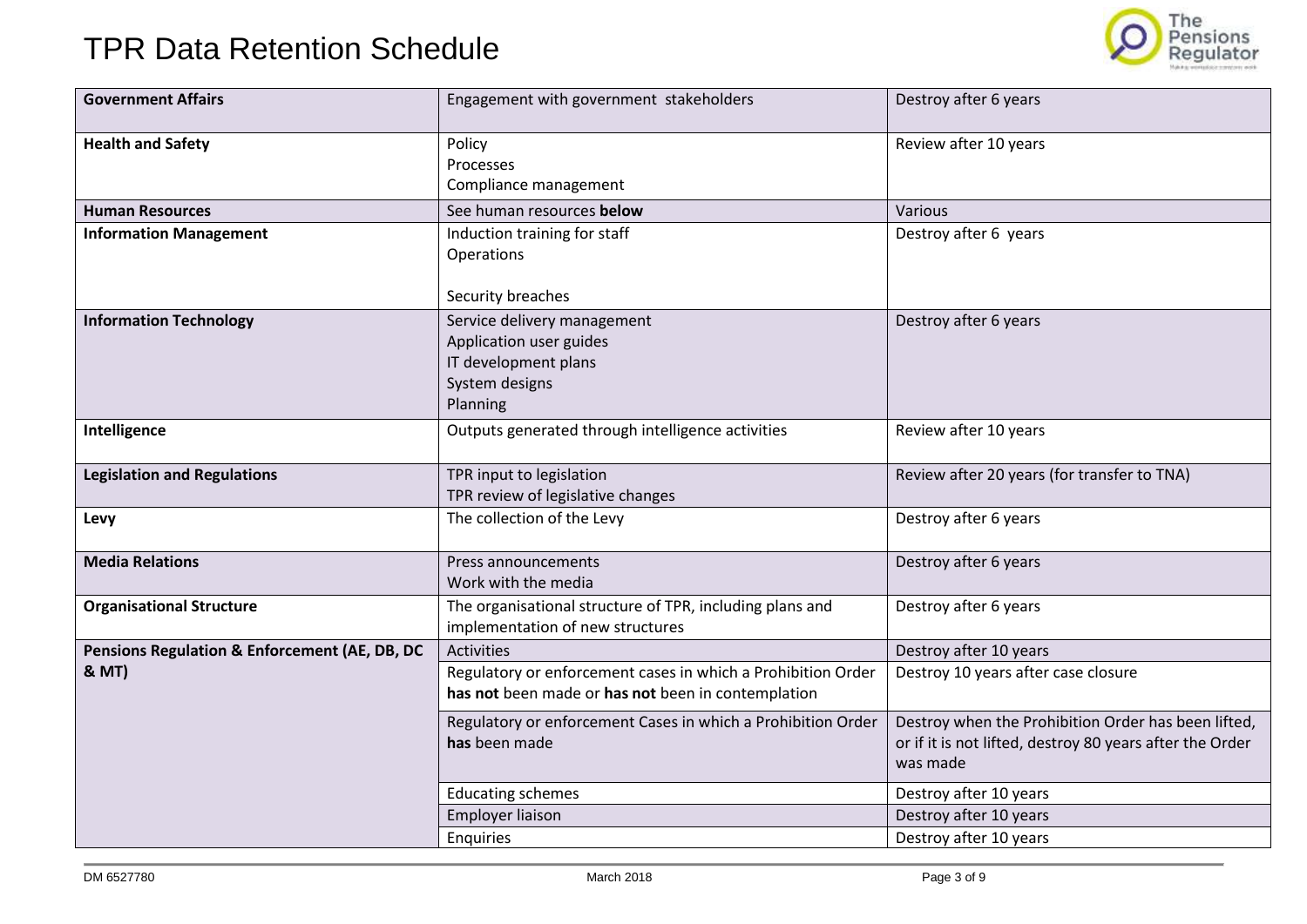

|                                            | Policy                                                                                                                                                       | Destroy 10 years after superseded               |
|--------------------------------------------|--------------------------------------------------------------------------------------------------------------------------------------------------------------|-------------------------------------------------|
|                                            | <b>Recovery Plans</b>                                                                                                                                        | Destroy after the length of the RP plus 2 years |
|                                            | Automatic Enrolment detailed Retention Schedule                                                                                                              | See Automatic Enrolment below                   |
|                                            | <b>Criminal investigations</b>                                                                                                                               | Destroy 10 years after case closure             |
| <b>Performance and Reporting</b>           | Methods and processes for managing TPR's performance<br>Management Information about TPR performance (not the<br>performance of individual members of staff) | Destroy after 5 years                           |
| <b>Planning</b>                            | TPR-wide planning<br>Operational team planning                                                                                                               | Destroy after 6 years                           |
| <b>Processes</b>                           | Finalised process maps<br>Process design                                                                                                                     | Destroy after 10 years                          |
| Procurement                                | Procurement of goods and services outside of an existing<br>contract                                                                                         | Destroy after 6 years                           |
| <b>Regulated Community Learning</b>        | Provision of the learning capability                                                                                                                         | Destroy after 10 years                          |
| <b>Relationships and Stakeholders</b>      | Memorandum of understanding<br>Parliamentary questions and TPR's response                                                                                    | Destroy after 10 years                          |
| Research                                   | The approaches to and outputs from research carried out in<br>respect of the wider pensions landscape, and TPR's activities                                  | Review after 20 years                           |
| <b>Risk Management</b>                     | The management of TPR's corporate risks                                                                                                                      | Destroy after 10 years                          |
| <b>Scheme Return</b>                       | Scheme return outputs and the management of the process                                                                                                      | Destroy after 10 years                          |
| <b>Sports &amp; Social</b>                 | Data created through the activities of TPR's Sports and Social<br>Committee                                                                                  | Destroy after 2 years                           |
| <b>Strategy and Policy</b>                 | <b>TPR Strategy</b><br>TPR operational policy                                                                                                                | Review after 20 years                           |
| <b>Trustee Appointments &amp; Register</b> | Appointments<br>Register                                                                                                                                     | Destroy 80 years after appointment              |
| <b>Web-site Management</b>                 | Data generated through the management of TPR's website<br>either held in-house or by external partners                                                       | Destroy after 6 years                           |
| <b>Wider Pensions Institutions Reviews</b> | Outputs from TPR's involvement in reviews                                                                                                                    | Review after 20 years (for transfer to TNA)     |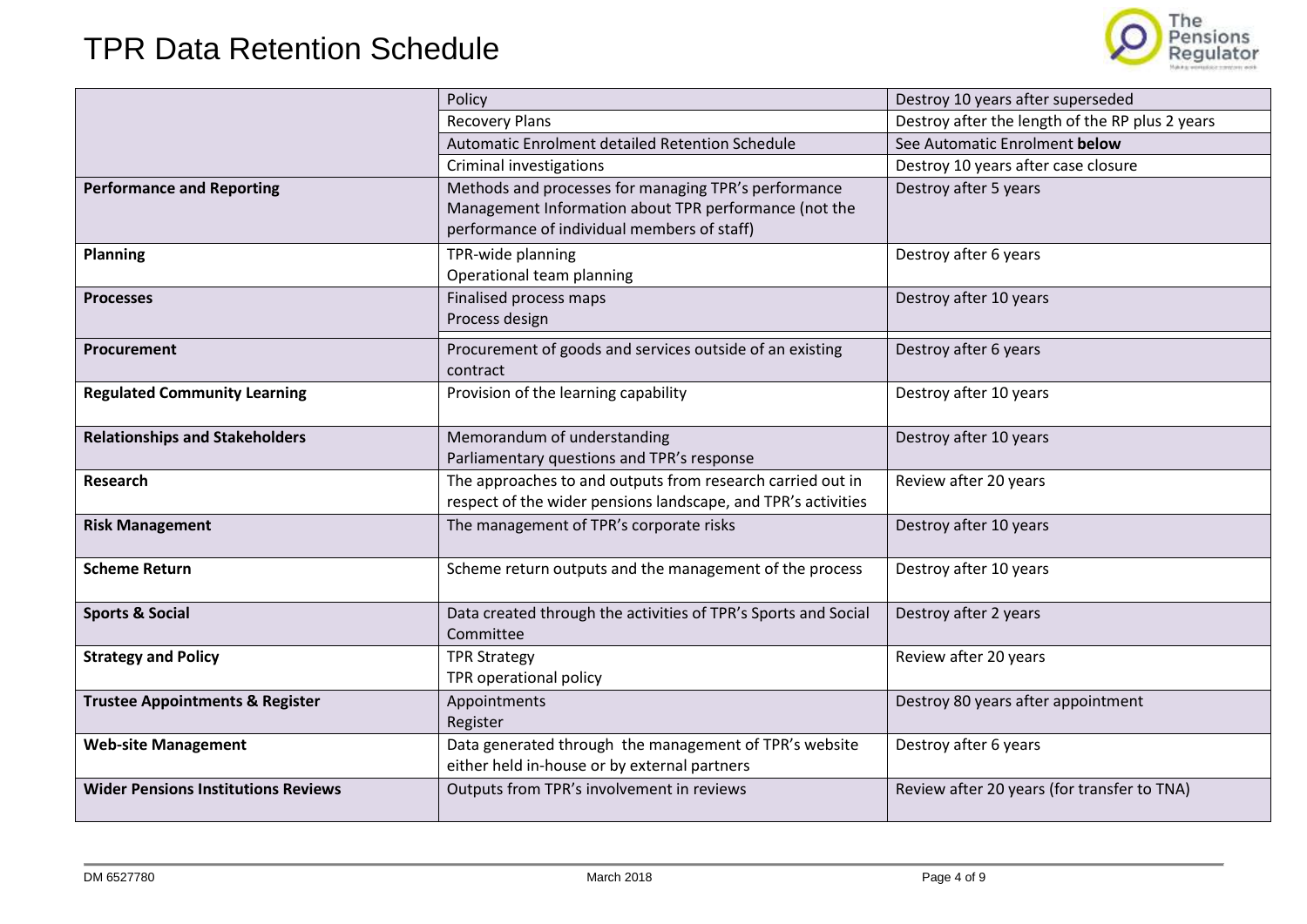

| Documents and e-mails (and any attachments)<br>that do not inform a decision or action or form<br>the basis for advice | Internal and external e-mail exchanges and documents that<br>do not lead to or inform a decision or action and do not form<br>the basis of advice, enforcement or regulatory action(s) | Destroy once used or within 3 months at the latest                                                                       |
|------------------------------------------------------------------------------------------------------------------------|----------------------------------------------------------------------------------------------------------------------------------------------------------------------------------------|--------------------------------------------------------------------------------------------------------------------------|
| Original documents that have been scanned to<br><b>TEDD or ICE</b>                                                     | Original documents that have been scanned to TEDD or ICE                                                                                                                               | Destroy 1 year after scanning<br>The scanned image will be retained for the retention<br>period defined for the function |
| Hand-written meeting notes                                                                                             | Hand-written meeting notes that have been typed, saved to<br>TEDD and agreed                                                                                                           | Destroy when the typed meeting notes have been<br>agreed                                                                 |

### **Automatic Enrolment (AE)**

| <b>Function</b>                           | <b>Employer subject to AE duties (active employer) retention</b><br>period | <b>Employer is not subject to AE duties (inactive</b><br>employer) retention period                |
|-------------------------------------------|----------------------------------------------------------------------------|----------------------------------------------------------------------------------------------------|
| <b>Employer record</b>                    | To be kept as long as the employer may be subject to AE<br>duties          | 10 years from not being subject to AE duties or 10<br>years from case closure (whichever is later) |
| <b>Declaration of compliance data</b>     | To be kept as long as the employer may be subject to AE<br>duties          | 10 years from not being subject to AE duties or 10<br>years from case closure (whichever is later) |
| AE call recordings                        | 10 years.                                                                  | 10 years                                                                                           |
| Maintaining contributions / late payments | 10 years from case closure                                                 | At the same time as the employer record is deleted                                                 |
| AE case management                        | 10 years from case closure                                                 | 10 years from case closure                                                                         |
| AE MI / Adhoc reports                     | Review at 10 years                                                         | Review at 10 years                                                                                 |
| AE data sets created for MI purposes      | Review at 10 years                                                         | Review at 10 years                                                                                 |

#### **Human resources**

**Type of record Retention period (from data of creation unless otherwise stated)**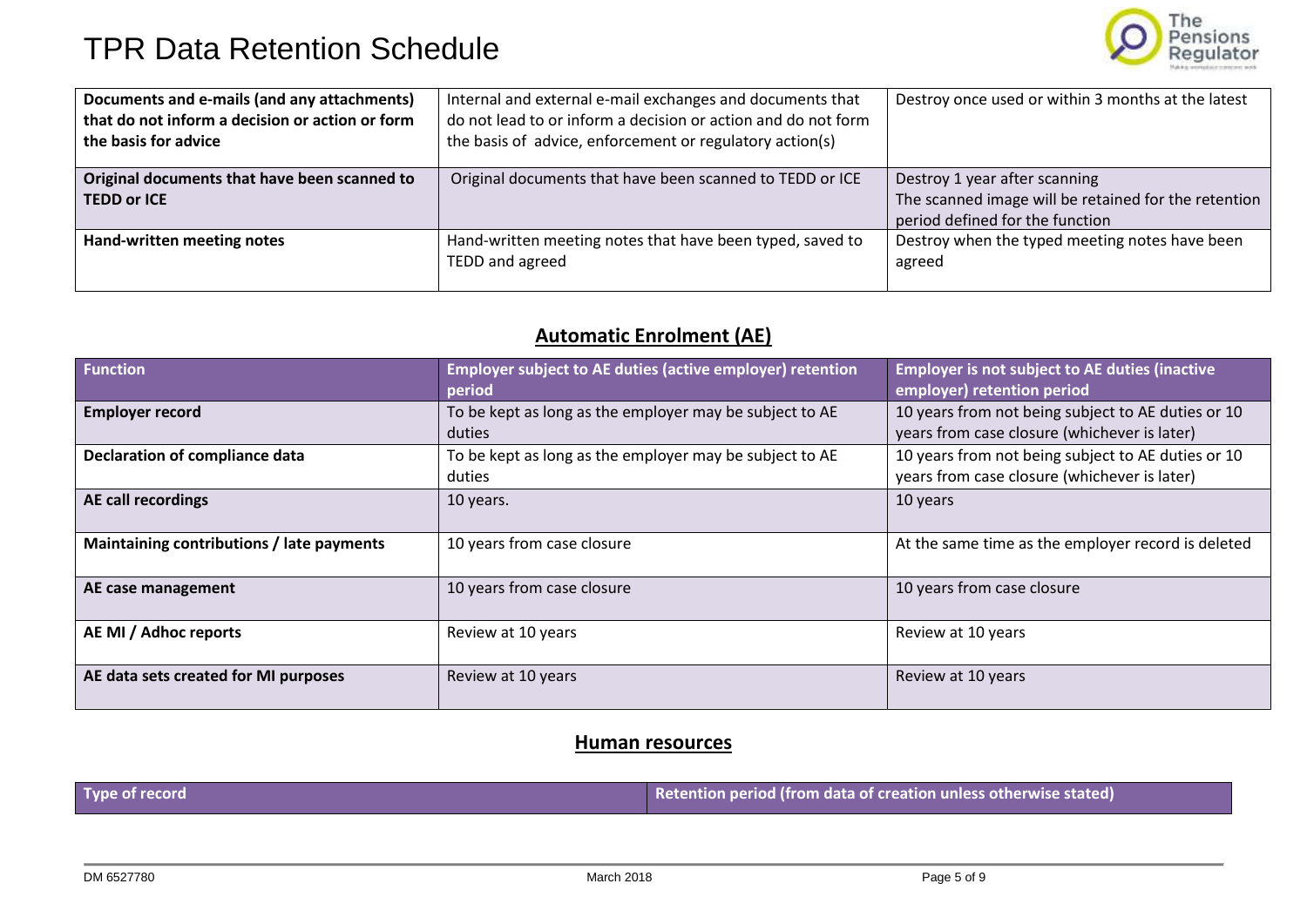

| Core personnel details for members of staff                   | Until age 100                              |
|---------------------------------------------------------------|--------------------------------------------|
| <b>Contract and terms of employment</b>                       | Until age 100                              |
| <b>Changes to terms of employment</b>                         | Until age 100                              |
| Record of previous service dates                              | Until age 100                              |
| <b>Unpaid leave periods</b>                                   | Until age 100                              |
| Resignation, severance, termination and/or retirement letters | Until age 100                              |
| Maternity/paternity leave requests                            | 18 months after leave finishes             |
| <b>Secondment agreements</b>                                  | 2 years from end of secondment period      |
| Variation of hours - calculation of formula                   | Destroy after use                          |
| Previous service supporting papers                            | Destroy after records noted                |
| <b>Employment tribunals (individual)</b>                      | Review in 5 years                          |
| <b>Health declaration</b>                                     | Until age 100                              |
| Health referral info for an individual                        | Until age 100                              |
| Absence record related to injury on duty                      | Until age 100                              |
| Absence record not related to injury on duty                  | Destroy medical certificates after 4 years |
| Risk assessments regarding pregnant staff                     | 18 months after maternity leave finishes   |
| <b>Successful candidates: offer sheets</b>                    | 6 years                                    |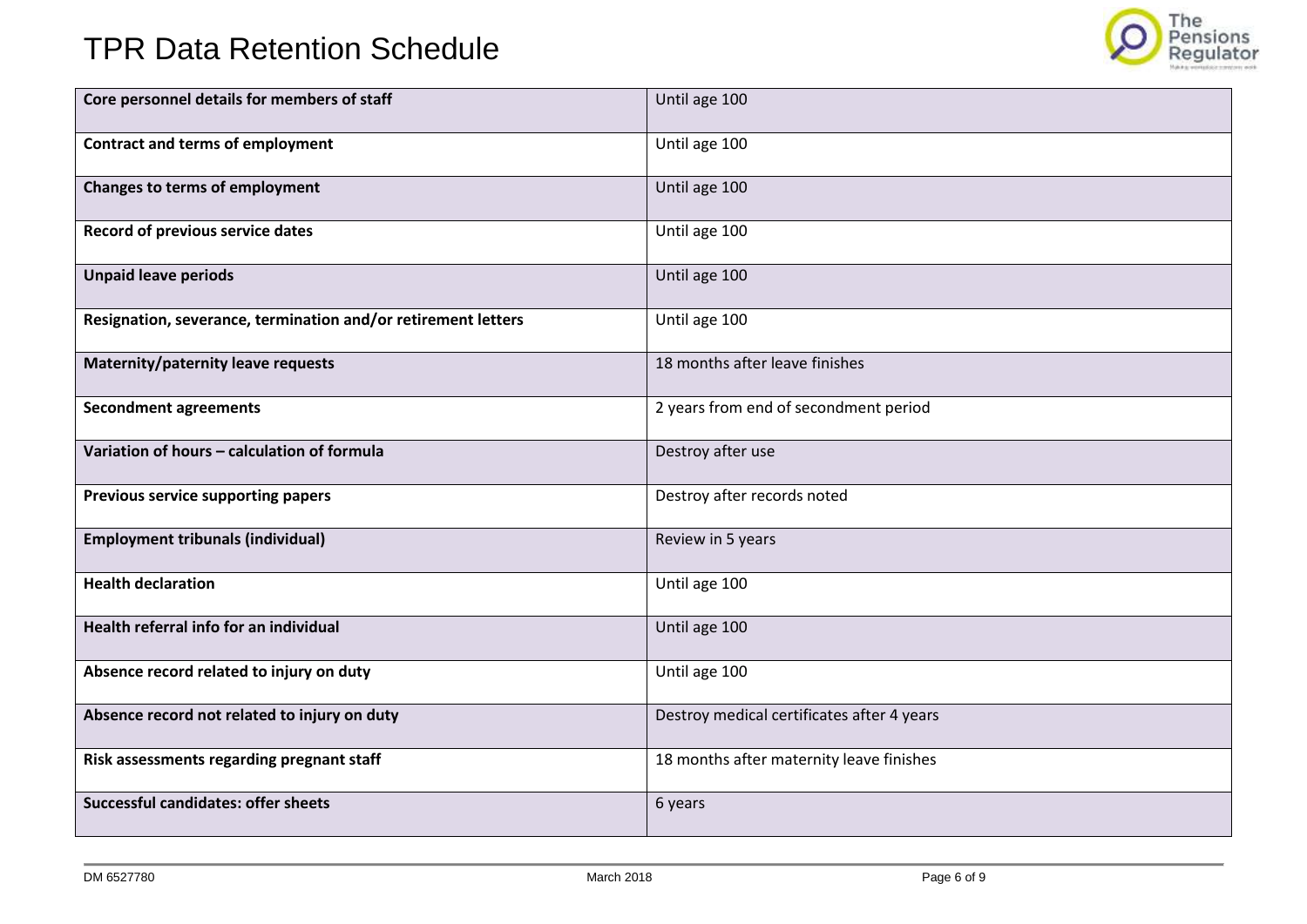

| Successful candidates: offer and acceptance email including pension and<br>passport   | Until age 100                                                                                                            |
|---------------------------------------------------------------------------------------|--------------------------------------------------------------------------------------------------------------------------|
| <b>Successful candidates: CV</b>                                                      | 6 years                                                                                                                  |
| Successful candidates: interview notes                                                | 1 year                                                                                                                   |
| Successful candidates: new starter checklist                                          | 6 years                                                                                                                  |
| <b>Termination information for an individual</b>                                      | Until age 100                                                                                                            |
| <b>Record of dismissal</b>                                                            | 2 years                                                                                                                  |
| <b>DPA data and forms</b>                                                             | 6 years                                                                                                                  |
| Performance management information                                                    | 6 months                                                                                                                 |
| Disciplinary record for an individual where change to T&Cs of service has<br>resulted | Until age 100                                                                                                            |
| Disciplinary work/letters for an individual                                           | 1 oral warning 6 months, 1 <sup>st</sup> and 2 <sup>nd</sup> written warnings 6 months, final written<br>warning 2 years |
| <b>Grievance for an individual</b>                                                    | 1 year from date of completion of process                                                                                |
| <b>Internal vacancy adverts</b>                                                       | 3 years from date of advert placed                                                                                       |
| <b>Recruitment and selection exercise material</b>                                    | 1 year                                                                                                                   |
| Core record of application for a post                                                 | 2 years                                                                                                                  |
| <b>References provided by TPR</b>                                                     | 1 year                                                                                                                   |
| <b>SHL assessment profiles</b>                                                        | 18 months                                                                                                                |
| <b>Staff annual leave details</b>                                                     | Retain for length of employment and destroy within 1 month of leaving                                                    |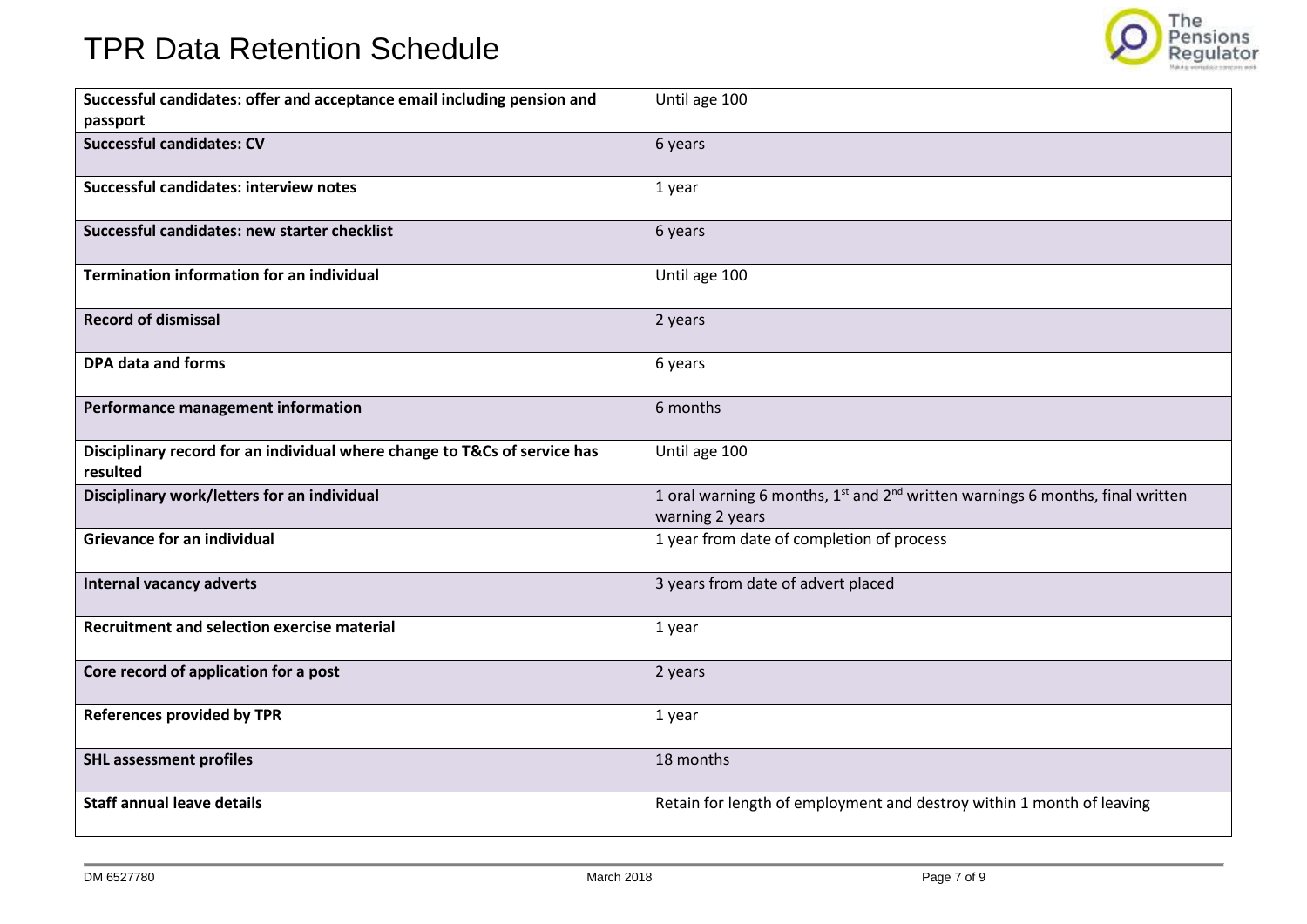

| <b>Staff training records (general)</b>                  | 6 years or delete upon leaving (whichever is sooner) |
|----------------------------------------------------------|------------------------------------------------------|
| <b>Sponsored study arrangements</b>                      | 6 years                                              |
| Qualifications and certificates not required for the job | Destroy after sight                                  |
| <b>Pension details</b>                                   | Until age 100                                        |
| <b>Reward and benefit details</b>                        | Until age 100                                        |
| <b>Pensions estimate requests</b>                        | Until age 100                                        |
| <b>Pension choice declaration</b>                        | Until age 100                                        |
| <b>Death benefit nomination</b>                          | Until age 100                                        |
| <b>Death certificate</b>                                 | Delete once sent to pension provider                 |
| Decree absolute                                          | Delete once sent to pension provider                 |
| Marriage certificate and civil registration              | Delete once sent to pension provider                 |
| Job evaluation notes/market rate data                    | 2 years                                              |
| <b>Bank details</b>                                      | 6 years after employment has ended                   |
| Statutory maternity/paternity pay documents              | 6 years                                              |
| Other maternity/paternity pay documents                  | 6 years after repayment write-off                    |
| <b>Overpayment documentation</b>                         | 6 years after repayment write-off                    |
| <b>Bonus nomination</b>                                  | 2 years                                              |